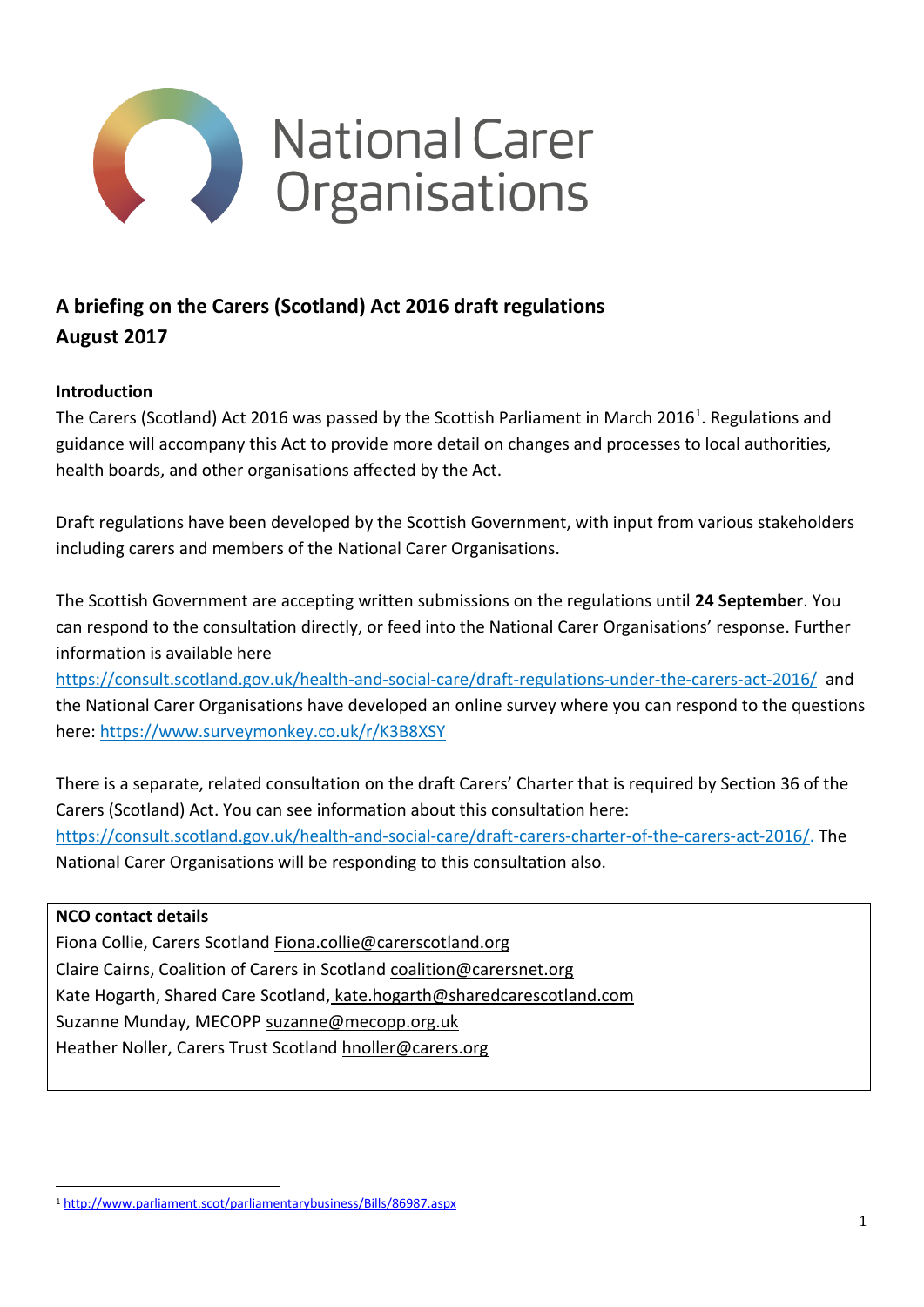## **1. An overview of the regulations**

#### **Adult carer support plans**

The regulations set out the circumstances in which an Adult Carer Support Plan must be reviewed**.** Reviews can also take place outwith these specific circumstances at the decision of the local authority.

The circumstances are:

- The cared for person moves to a different local authority area
- The adult carer moves to a different local authority area
- The cared for person moves into long-term residential care (including long term hospital stays)
- Any other change in the carer or the cared-for person's circumstances which will have a material impact on the care provided.

The consultation asks if there are any other particular circumstances where a material change has taken place that will affect the care provided.

The consultation asks if hospital discharge should be a specific circumstance that triggers a review.

#### **NCO position**

We agree with the circumstances outlined in describing situations that may affect provision of care and require a review to the support provided to the carer. It is important that the 'other particular circumstances' that affect are clearly and specifically outlined in guidance to ensure that there is consistency of support across different local authority areas. It is equally important that the ACSP continues to be person centred on individual carers' circumstances following the review: for example, when someone moves into long-term residential care, this does not necessarily lessen the caring role. There may be more travelling required to visit the person, or carers may have to take laundry or provide support with feeding.

Carers have expressed concern that a review of support may automatically reduce the support provided, and may be reluctant for reviews to take place. It must be made clear that a review is a positive process.

A change in circumstance which has not been specifically listed is a change in the social care package provided to the cared-for person. Carers may need a review of the level or nature of their own support in these circumstances.

Hospital discharge should be a specific circumstance that triggers a review. Specific circumstances such as length of hospital stay or change in care needs should be considered on an individual basis. We appreciate that a review may not be necessary for short term hospital stays, where there is no change in the cared-for person's needs or circumstances. However, if this circumstance is only covered in statutory guidance, it risks being disregarded.

A carer should be able to request a review of their Adult Carer Support Plan at any time.

#### **Young Carer Statements**

The regulations set out the circumstances in which a Young Carer Statement must be reviewed**.** Reviews can also take place outwith these specific circumstances at the decision of the local authority.

The circumstances are:

• The cared for person moves to a different local authority area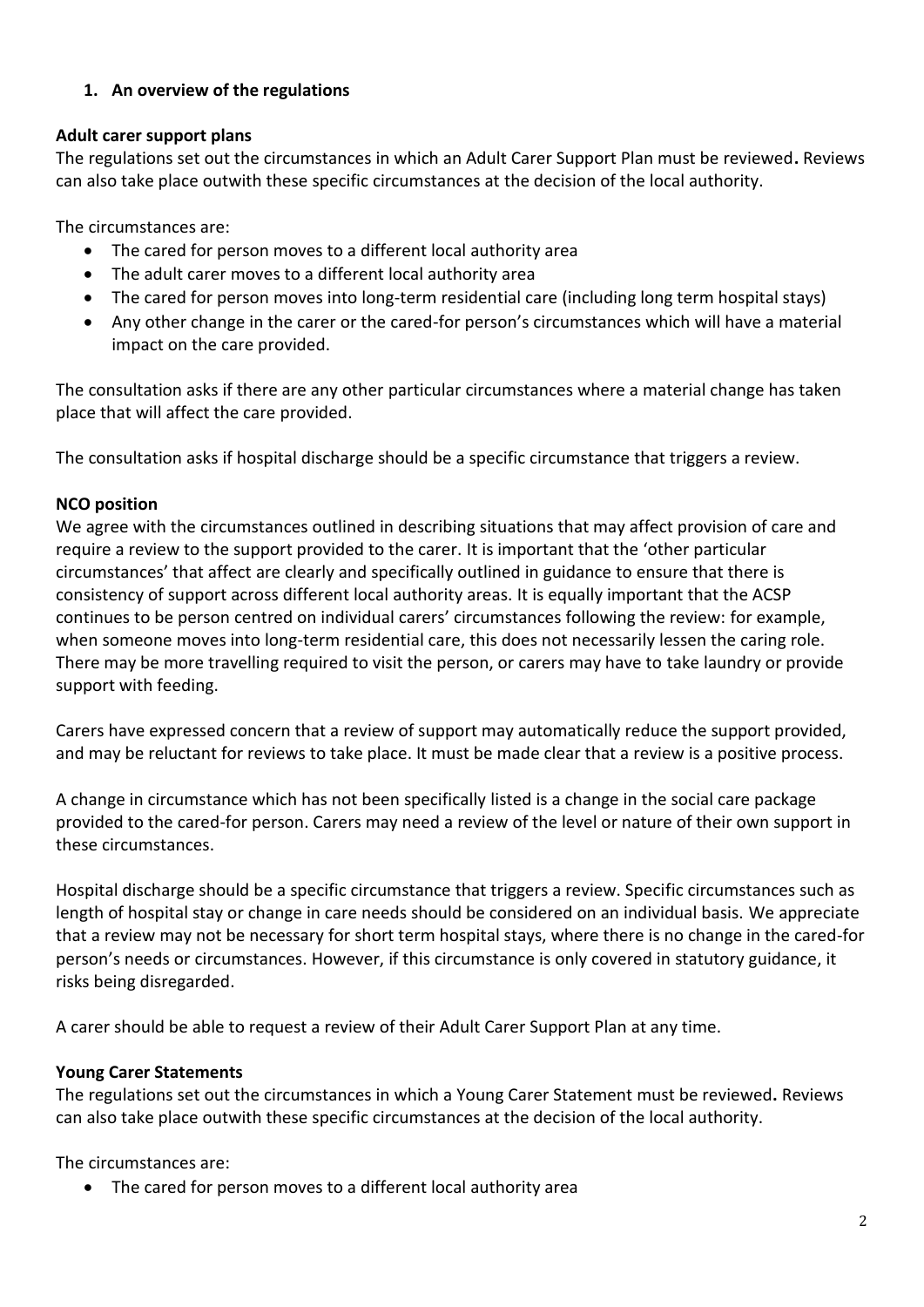- The young carer moves to a different health board or local authority area
- Certain circumstances where the young carer leaves school
- The cared for person moves into long-term residential care (including long term hospital stays)
- Any other change in the young carer or the cared-for person's circumstances which will have a material impact on the care provided.

The consultation asks if there are any other particular circumstances where a material change has taken place that will affect the care provided.

The consultation asks if hospital discharge should be a specific circumstance that triggers a review.

## **NCO position**

The situations outlined are the key circumstances that may affect provision of care and require a review to the support provided to the young carer. It is important that the 'other particular circumstances' that affect are clearly and specifically outlined in guidance to ensure that there is consistency of support across different local authority areas. It is equally important that the Young Carer Statement continues to be person centred on individual young carers' circumstances following the review.

A change in circumstance which has not been specifically listed is a change in the social care package provided to the cared-for person. Young carers may need a review of the level or nature of their own support in these circumstances. Transitions from primary school to secondary school, or secondary school to further education, an apprenticeship or another formal learning pathway are also key changes in circumstances where a review of the young carer's support will always be necessary.

Hospital discharge should be a specific circumstance that triggers a review. Specific circumstances such as length of hospital stay or change in care needs should be considered on an individual basis. We appreciate that a review may not be necessary after multiple short term hospital stays, particularly where there is no change in the cared-for person's needs or circumstances. However, if this circumstance is only covered in statutory guidance, it risks being disregarded.

A young carer should be able to request a review of their Young Carer Statement at any time.

## **Short breaks services statements**

Section 35 of the Carers (Scotland) Act 2016 requires local authorities to prepare and publish a short breaks statement. The Act states that a short breaks services statement means a statement of information about the short breaks services available in Scotland for carers and cared-for persons.

These draft regulations specify only that a short breaks statement must include:

- A statement about the purpose of a break (which will be further defined in guidance)
- Contact details for those responsible for the statement

Statutory guidance will include case studies and examples. The views of carers and carer representatives must also be taken into account when preparing or reviewing the short breaks statement. The regulations specify that each local authority must publish its short break services statement by 31 December 2018.

## **NCO position**

The lack of more detailed, comprehensive minimum information requirements will lead to considerable variation in the content and quality of statements across Scotland. We believe the local statement must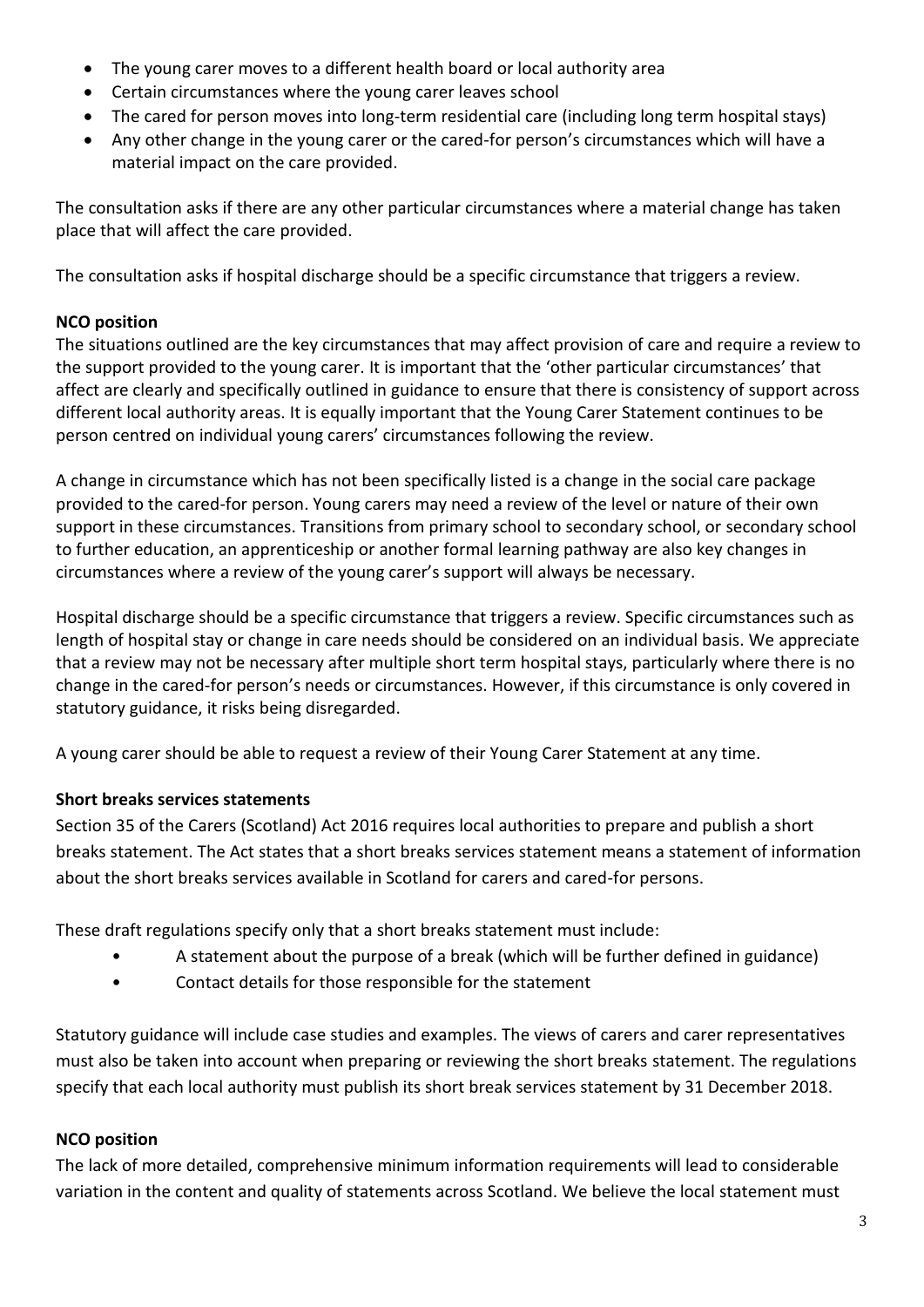provide more than just information about the short break services available in Scotland (many of which may be unavailable to carers in the local authority area).

To be of practical use to carers, the main focus of the statement must be on providing information about what short break services and support is available locally, how this is accessed by carers, the inclusion of information on funding for each short break service, and what eligibility criteria apply<sup>2</sup>. We would like to see this minimum information requirement set out in the regulations. If the information provided is vague and speaks in generalities, then this will only add to carers' frustration and stress.

As well as explaining the purpose of the statement, we believe the local authority should also set out its vision for the ongoing development of short breaks in the local area. The statement should outline any plans for improving provision and how these plans will be reviewed and reported on, and also how they will be co-produced with carers.

The draft regulations require local authorities to *'have regard to the views of relevant carers… as the local authority considers appropriate'.* This is open to interpretation and is not, in our opinion, consistent with the level of engagement set out in Section 27 of the Act which covers carer involvement in service planning and design. Section 27 (6) is particularly clear in specifying the level of involvement expected and to what ends. It should therefore be made clear in the regulations that Section 27 also covers the preparation of statements.

Section 35 (2) of the Act states that the information must be accessible to, and proportionate to the needs of, the persons to whom it is provided. There is no explanation of 'proportionate' in the regulations and again this is open to interpretation.

In summary, we are concerned these draft regulations set the bar extremely low on the desired level of information expected. We believe this will lead to wide variation in quality and content with no recourse to enforceable and effective standards to help exert pressure for improvement.

#### **Regulations not proceeding at this time**

<u>.</u>

The Carers Act includes areas where the government has a requirement to develop regulations, as well as areas where they have the ability to develop regulations if they choose to do so.

In some areas, the government has chosen to delay regulations until a future date, or to gather more evidence on how things are working before they make a decision on whether or not to develop regulations.

Section 25 of the Carers Act requires local authorities to consider whether the support a carer requires, should include, or take the form of a short break. The government had intended to use regulations to make it clear that a 'break from caring' may include certain types of support to enable carers to benefit from leisure pursuits (for example, purchasing equipment, such as a camera or musical instrument, or funding gym membership or a trip to the cinema). However, they have decided instead to include this information

<sup>&</sup>lt;sup>2</sup> Shared Care Scotland have outlined a specification for a short breaks statement here: <https://www.sharedcarescotland.org.uk/resources/carers-scotland-bill/the-short-break-services-statement/>